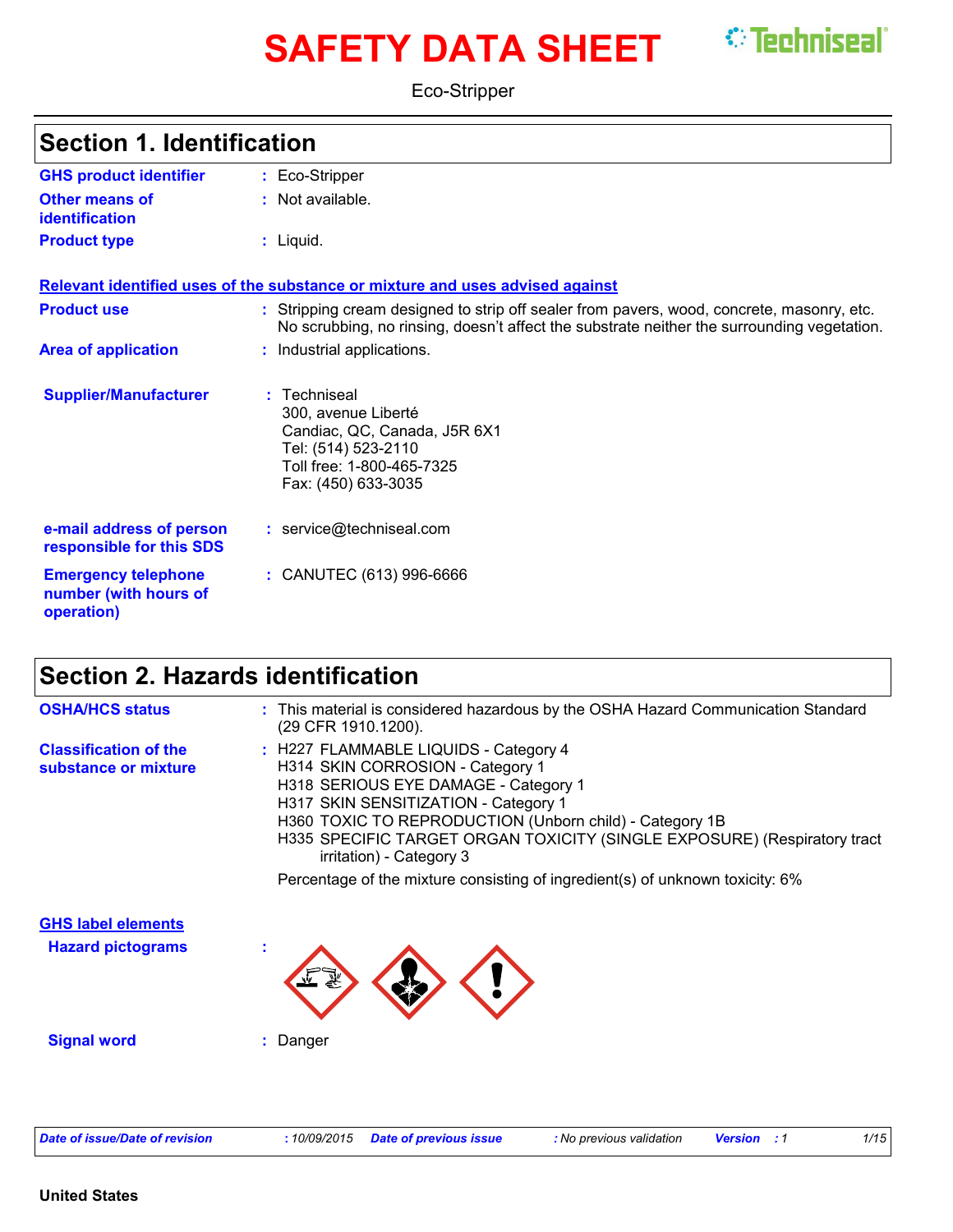## **Section 2. Hazards identification**

| <b>Hazard statements</b><br><b>Precautionary statements</b> | : H227 - Combustible liquid.<br>H314 - Causes severe skin burns and eye damage.<br>H317 - May cause an allergic skin reaction.<br>H360 - May damage the unborn child.<br>H335 - May cause respiratory irritation.                                                                                                                                                                                                                                                                                                                                                                                                                                                                                                                                                                                                                                                                                                                                                                                                       |
|-------------------------------------------------------------|-------------------------------------------------------------------------------------------------------------------------------------------------------------------------------------------------------------------------------------------------------------------------------------------------------------------------------------------------------------------------------------------------------------------------------------------------------------------------------------------------------------------------------------------------------------------------------------------------------------------------------------------------------------------------------------------------------------------------------------------------------------------------------------------------------------------------------------------------------------------------------------------------------------------------------------------------------------------------------------------------------------------------|
| <b>Prevention</b>                                           | : P201 - Obtain special instructions before use.<br>P202 - Do not handle until all safety precautions have been read and understood.<br>P280 - Wear protective gloves. Wear eye or face protection. Wear protective clothing.<br>P210 - Keep away from flames and hot surfaces. - No smoking.<br>P271 - Use only outdoors or in a well-ventilated area.<br>P261 - Avoid breathing vapor.<br>P264 - Wash hands thoroughly after handling.<br>P272 (OSHA) - Contaminated work clothing must not be allowed out of the workplace.                                                                                                                                                                                                                                                                                                                                                                                                                                                                                          |
| <b>Response</b>                                             | : P308 + P313 - IF exposed or concerned: Get medical attention.<br>P304 + P340 + P310 - IF INHALED: Remove person to fresh air and keep comfortable<br>for breathing. Immediately call a POISON CENTER or physician.<br>P301 + P310 + P330 + P331 - IF SWALLOWED: Immediately call a POISON CENTER<br>or physician. Rinse mouth. Do NOT induce vomiting.<br>P303 + P361 + P353 + P363 + P310 - IF ON SKIN (or hair): Take off immediately all<br>contaminated clothing. Rinse skin with water or shower. Wash contaminated clothing<br>before reuse. Immediately call a POISON CENTER or physician.<br>P302 + P352 + P363 - IF ON SKIN: Wash with plenty of soap and water. Wash<br>contaminated clothing before reuse.<br>P333 + P313 - If skin irritation or rash occurs: Get medical attention.<br>P305 + P351 + P338 + P310 - IF IN EYES: Rinse cautiously with water for several<br>minutes. Remove contact lenses, if present and easy to do. Continue rinsing.<br>Immediately call a POISON CENTER or physician. |
| <b>Storage</b>                                              | : P405 - Store locked up.<br>P403 - Store in a well-ventilated place.<br>P235 - Keep cool.                                                                                                                                                                                                                                                                                                                                                                                                                                                                                                                                                                                                                                                                                                                                                                                                                                                                                                                              |
| <b>Disposal</b>                                             | : P501 - Dispose of contents and container in accordance with all local, regional, national<br>and international regulations.                                                                                                                                                                                                                                                                                                                                                                                                                                                                                                                                                                                                                                                                                                                                                                                                                                                                                           |
| <b>Supplemental label</b><br>elements                       | : Do not taste or swallow. Wash thoroughly after handling.                                                                                                                                                                                                                                                                                                                                                                                                                                                                                                                                                                                                                                                                                                                                                                                                                                                                                                                                                              |
| <b>Hazards not otherwise</b><br>classified                  | : Causes digestive tract burns.                                                                                                                                                                                                                                                                                                                                                                                                                                                                                                                                                                                                                                                                                                                                                                                                                                                                                                                                                                                         |

## **Section 3. Composition/information on ingredients**

| <b>Substance/mixture</b> | : Mixture          |
|--------------------------|--------------------|
| Other means of           | $:$ Not available. |
| <b>identification</b>    |                    |

#### **CAS number/other identifiers**

| <b>CAS number</b><br><b>Product code</b>                                                                       | : Not applicable.<br>$:$ Not available. |                    |                                                           |                                                  |
|----------------------------------------------------------------------------------------------------------------|-----------------------------------------|--------------------|-----------------------------------------------------------|--------------------------------------------------|
| <b>Ingredient name</b>                                                                                         |                                         | <b>Other names</b> | $\frac{9}{6}$                                             | <b>CAS number</b>                                |
| $(R)-p$ -mentha-1,8-diene<br>N-methyl-2-pyrrolidone<br>Isotridecanol, ethoxylated<br>Silicic acid, sodium salt |                                         |                    | $ 225 - 50 $<br>210 - <25<br>$\geq 3 - 5$<br>$\geq 1 - 3$ | 5989-27-5<br>872-50-4<br>9043-30-5<br>84992-49-4 |

| 2/15<br>Date of issue/Date of revision<br><b>Date of previous issue</b><br>10/09/2015<br>: No previous validation<br><b>Version</b> |
|-------------------------------------------------------------------------------------------------------------------------------------|
|-------------------------------------------------------------------------------------------------------------------------------------|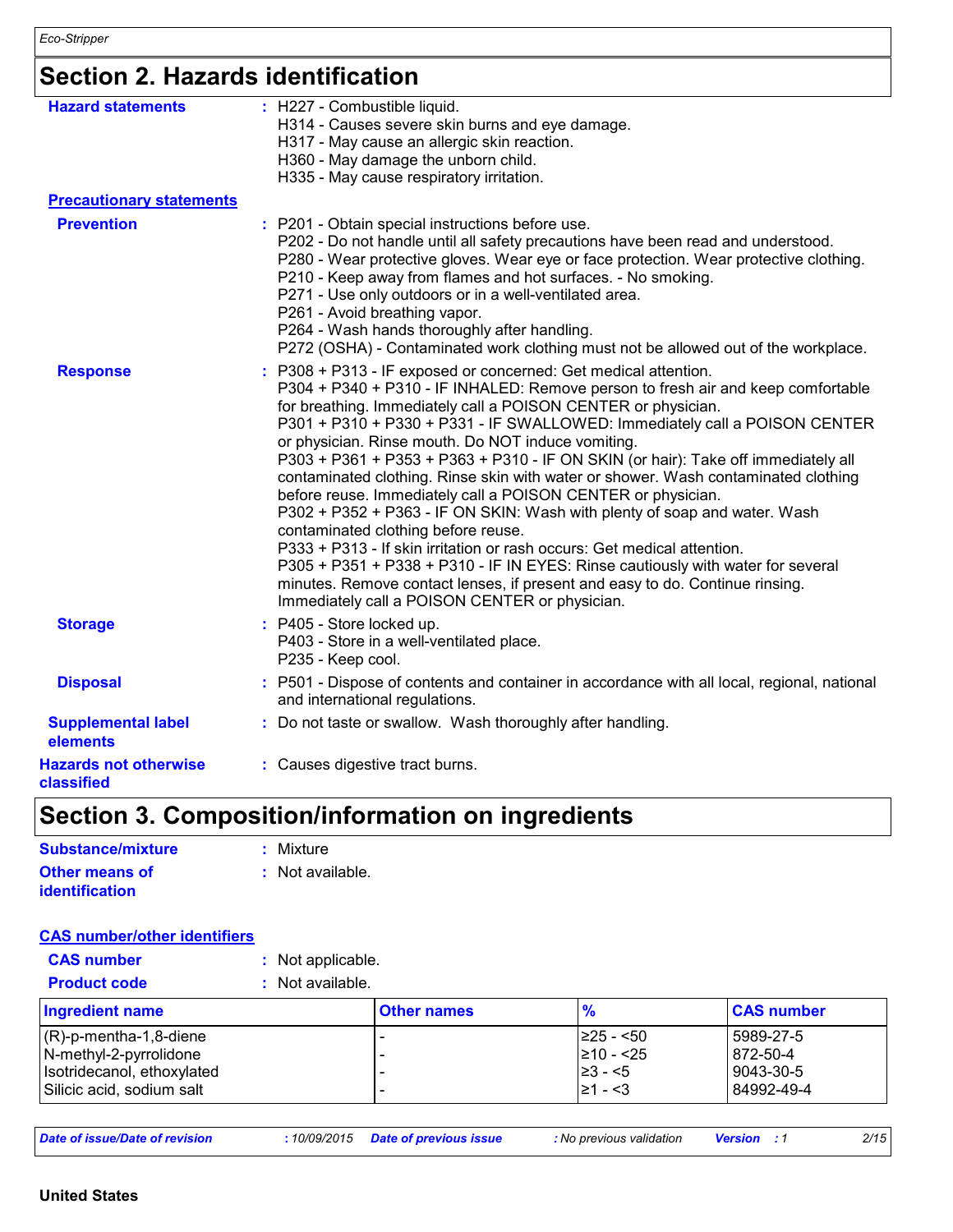*Eco-Stripper*

### **Section 3. Composition/information on ingredients**

Any concentration shown as a range is to protect confidentiality or is due to batch variation.

**There are no additional ingredients present which, within the current knowledge of the supplier and in the concentrations applicable, are classified as hazardous to health and hence require reporting in this section.**

### **Section 4. First aid measures**

| <b>Description of necessary first aid measures</b> |                                                                                                                                                                                                                                                                                                                                                                                                                                                                                                                                                                                                                                                                                                                                                                                                                                                                                                              |
|----------------------------------------------------|--------------------------------------------------------------------------------------------------------------------------------------------------------------------------------------------------------------------------------------------------------------------------------------------------------------------------------------------------------------------------------------------------------------------------------------------------------------------------------------------------------------------------------------------------------------------------------------------------------------------------------------------------------------------------------------------------------------------------------------------------------------------------------------------------------------------------------------------------------------------------------------------------------------|
| <b>Eye contact</b>                                 | : Get medical attention immediately. Call a poison center or physician. Immediately flush<br>eyes with plenty of water, occasionally lifting the upper and lower eyelids. Check for and<br>remove any contact lenses. Continue to rinse for at least 10 minutes. Chemical burns<br>must be treated promptly by a physician.                                                                                                                                                                                                                                                                                                                                                                                                                                                                                                                                                                                  |
| <b>Inhalation</b>                                  | : Get medical attention immediately. Call a poison center or physician. Remove victim to<br>fresh air and keep at rest in a position comfortable for breathing. If it is suspected that<br>fumes are still present, the rescuer should wear an appropriate mask or self-contained<br>breathing apparatus. If not breathing, if breathing is irregular or if respiratory arrest<br>occurs, provide artificial respiration or oxygen by trained personnel. It may be<br>dangerous to the person providing aid to give mouth-to-mouth resuscitation. If<br>unconscious, place in recovery position and get medical attention immediately. Maintain<br>an open airway. Loosen tight clothing such as a collar, tie, belt or waistband. In case of<br>inhalation of decomposition products in a fire, symptoms may be delayed. The exposed<br>person may need to be kept under medical surveillance for 48 hours. |
| <b>Skin contact</b>                                | : Get medical attention immediately. Call a poison center or physician. Wash with plenty<br>of soap and water. Remove contaminated clothing and shoes. Wash contaminated<br>clothing thoroughly with water before removing it, or wear gloves. Continue to rinse for<br>at least 10 minutes. Chemical burns must be treated promptly by a physician. In the<br>event of any complaints or symptoms, avoid further exposure. Wash clothing before<br>reuse. Clean shoes thoroughly before reuse.                                                                                                                                                                                                                                                                                                                                                                                                              |
| <b>Ingestion</b>                                   | : Get medical attention immediately. Call a poison center or physician. Wash out mouth<br>with water. Remove dentures if any. Remove victim to fresh air and keep at rest in a<br>position comfortable for breathing. If material has been swallowed and the exposed<br>person is conscious, give small quantities of water to drink. Stop if the exposed person<br>feels sick as vomiting may be dangerous. Do not induce vomiting unless directed to do<br>so by medical personnel. If vomiting occurs, the head should be kept low so that vomit<br>does not enter the lungs. Chemical burns must be treated promptly by a physician.<br>Never give anything by mouth to an unconscious person. If unconscious, place in<br>recovery position and get medical attention immediately. Maintain an open airway.<br>Loosen tight clothing such as a collar, tie, belt or waistband.                          |

#### **Most important symptoms/effects, acute and delayed**

| <b>Potential acute health effects</b> |                                                                              |
|---------------------------------------|------------------------------------------------------------------------------|
| <b>Eye contact</b>                    | : Causes serious eye damage.                                                 |
| <b>Inhalation</b>                     | : May cause respiratory irritation.                                          |
| <b>Skin contact</b>                   | : Causes severe burns. May cause an allergic skin reaction.                  |
| <b>Ingestion</b>                      | : Corrosive to the digestive tract. Causes burns.                            |
| <b>Over-exposure signs/symptoms</b>   |                                                                              |
| <b>Eye contact</b>                    | : Adverse symptoms may include the following:<br>pain<br>watering<br>redness |

| Date of issue/Date of revision |  |  |  |  |  |  |  |
|--------------------------------|--|--|--|--|--|--|--|
|--------------------------------|--|--|--|--|--|--|--|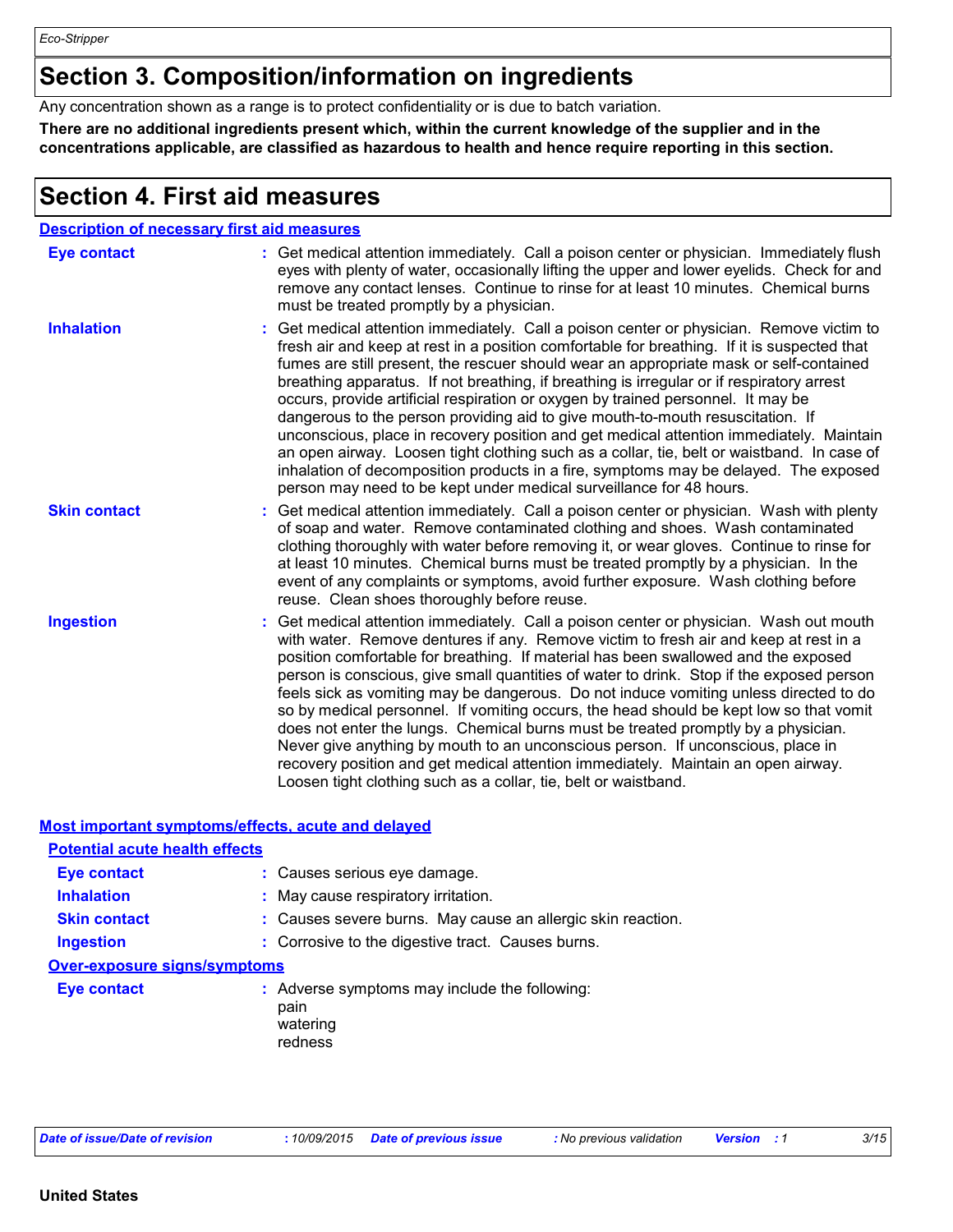### **Section 4. First aid measures**

| <b>Inhalation</b>                 | : Adverse symptoms may include the following:<br>respiratory tract irritation<br>coughing<br>reduced fetal weight<br>increase in fetal deaths<br>skeletal malformations              |
|-----------------------------------|--------------------------------------------------------------------------------------------------------------------------------------------------------------------------------------|
| <b>Skin contact</b>               | : Adverse symptoms may include the following:<br>pain or irritation<br>redness<br>blistering may occur<br>reduced fetal weight<br>increase in fetal deaths<br>skeletal malformations |
| <b>Ingestion</b>                  | : Adverse symptoms may include the following:<br>stomach pains<br>reduced fetal weight<br>increase in fetal deaths<br>skeletal malformations                                         |
|                                   | <u>Indication of immediate medical attention and special treatment needed, if necessary</u>                                                                                          |
| <b>Notes to physician</b>         | : In case of inhalation of decomposition products in a fire, symptoms may be delayed.<br>The exposed person may need to be kept under medical surveillance for 48 hours.             |
| <b>Specific treatments</b>        | : No specific treatment.                                                                                                                                                             |
| <b>Protection of first-aiders</b> | : No action shall be taken involving any personal risk or without suitable training. If it is<br>suspected that fumes are still present, the rescuer should wear an appropriate mask |

**be training.** If it is propriate mask or self-contained breathing apparatus. It may be dangerous to the person providing aid to give mouth-to-mouth resuscitation. Wash contaminated clothing thoroughly with water before removing it, or wear gloves.

| See toxicological information (Section 11) |  |  |
|--------------------------------------------|--|--|

### **Section 5. Fire-fighting measures**

| <b>Extinguishing media</b>                             |                                                                                                                                                                                                                                                                                                                               |
|--------------------------------------------------------|-------------------------------------------------------------------------------------------------------------------------------------------------------------------------------------------------------------------------------------------------------------------------------------------------------------------------------|
| <b>Suitable extinguishing</b><br>media                 | : Use dry chemical, $CO2$ , water spray (fog) or foam.                                                                                                                                                                                                                                                                        |
| <b>Unsuitable extinguishing</b><br>media               | : Do not use water jet.                                                                                                                                                                                                                                                                                                       |
| <b>Specific hazards arising</b><br>from the chemical   | : Combustible liquid. In a fire or if heated, a pressure increase will occur and the<br>container may burst, with the risk of a subsequent explosion. Runoff to sewer may<br>create fire or explosion hazard.                                                                                                                 |
| <b>Hazardous thermal</b><br>decomposition products     | : Decomposition products may include the following materials:<br>carbon dioxide<br>carbon monoxide<br>nitrogen oxides<br>metal oxide/oxides                                                                                                                                                                                   |
| <b>Special protective actions</b><br>for fire-fighters | : Promptly isolate the scene by removing all persons from the vicinity of the incident if<br>there is a fire. No action shall be taken involving any personal risk or without suitable<br>training. Move containers from fire area if this can be done without risk. Use water<br>spray to keep fire-exposed containers cool. |
| <b>Date of issue/Date of revision</b>                  | 4/15<br>:10/09/2015<br><b>Date of previous issue</b><br>: No previous validation<br><b>Version</b> : 1                                                                                                                                                                                                                        |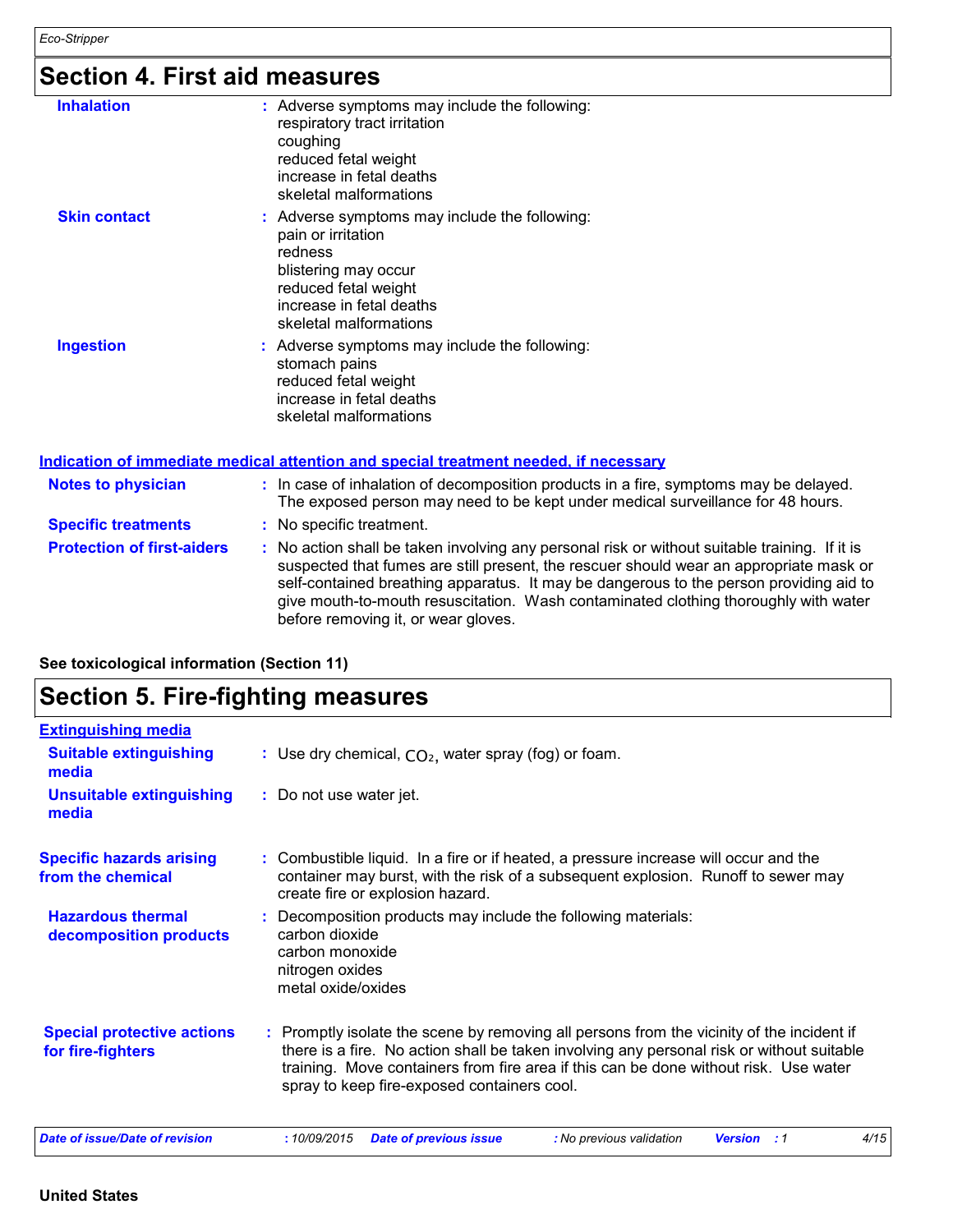### **Section 5. Fire-fighting measures**

Fire-fighters should wear appropriate protective equipment and self-contained breathing **:** apparatus (SCBA) with a full face-piece operated in positive pressure mode. **Special protective equipment for fire-fighters**

### **Section 6. Accidental release measures**

#### **Personal precautions, protective equipment and emergency procedures**

| For non-emergency<br>personnel                               |                                                                                                                                                                                                                                 | : No action shall be taken involving any personal risk or without suitable training.<br>Evacuate surrounding areas. Keep unnecessary and unprotected personnel from<br>entering. Do not touch or walk through spilled material. Shut off all ignition sources.<br>No flares, smoking or flames in hazard area. Do not breathe vapor or mist. Provide<br>adequate ventilation. Wear appropriate respirator when ventilation is inadequate. Put<br>on appropriate personal protective equipment.                                                                                                                                                                                                                                                                       |  |
|--------------------------------------------------------------|---------------------------------------------------------------------------------------------------------------------------------------------------------------------------------------------------------------------------------|----------------------------------------------------------------------------------------------------------------------------------------------------------------------------------------------------------------------------------------------------------------------------------------------------------------------------------------------------------------------------------------------------------------------------------------------------------------------------------------------------------------------------------------------------------------------------------------------------------------------------------------------------------------------------------------------------------------------------------------------------------------------|--|
| For emergency responders :                                   | If specialised clothing is required to deal with the spillage, take note of any information<br>in Section 8 on suitable and unsuitable materials. See also the information in "For non-<br>emergency personnel".                |                                                                                                                                                                                                                                                                                                                                                                                                                                                                                                                                                                                                                                                                                                                                                                      |  |
| <b>Environmental precautions</b>                             | : Avoid dispersal of spilled material and runoff and contact with soil, waterways, drains<br>and sewers. Inform the relevant authorities if the product has caused environmental<br>pollution (sewers, waterways, soil or air). |                                                                                                                                                                                                                                                                                                                                                                                                                                                                                                                                                                                                                                                                                                                                                                      |  |
| <b>Methods and materials for containment and cleaning up</b> |                                                                                                                                                                                                                                 |                                                                                                                                                                                                                                                                                                                                                                                                                                                                                                                                                                                                                                                                                                                                                                      |  |
| <b>Small spill</b>                                           |                                                                                                                                                                                                                                 | : Stop leak if without risk. Move containers from spill area. Use spark-proof tools and<br>explosion-proof equipment. Dilute with water and mop up if water-soluble. Alternatively,<br>or if water-insoluble, absorb with an inert dry material and place in an appropriate waste<br>disposal container. Dispose of via a licensed waste disposal contractor.                                                                                                                                                                                                                                                                                                                                                                                                        |  |
| <b>Large spill</b>                                           |                                                                                                                                                                                                                                 | : Stop leak if without risk. Move containers from spill area. Use spark-proof tools and<br>explosion-proof equipment. Approach release from upwind. Prevent entry into sewers,<br>water courses, basements or confined areas. Wash spillages into an effluent treatment<br>plant or proceed as follows. Contain and collect spillage with non-combustible,<br>absorbent material e.g. sand, earth, vermiculite or diatomaceous earth and place in<br>container for disposal according to local regulations (see Section 13). Dispose of via a<br>licensed waste disposal contractor. Contaminated absorbent material may pose the<br>same hazard as the spilled product. Note: see Section 1 for emergency contact<br>information and Section 13 for waste disposal. |  |

### **Section 7. Handling and storage**

#### **Precautions for safe handling**

**Protective measures** : Put on appropriate personal protective equipment (see Section 8). Persons with a **Protestion** history of skin sensitization problems should not be employed in any process in which this product is used. Avoid exposure - obtain special instructions before use. Avoid exposure during pregnancy. Do not handle until all safety precautions have been read and understood. Do not get in eyes or on skin or clothing. Do not breathe vapor or mist. Do not ingest. Use only with adequate ventilation. Wear appropriate respirator when ventilation is inadequate. Do not enter storage areas and confined spaces unless adequately ventilated. Keep in the original container or an approved alternative made from a compatible material, kept tightly closed when not in use. Store and use away from heat, sparks, open flame or any other ignition source. Use explosion-proof electrical (ventilating, lighting and material handling) equipment. Use only non-sparking tools. Keep away from acids. Empty containers retain product residue and can be hazardous. Do not reuse container.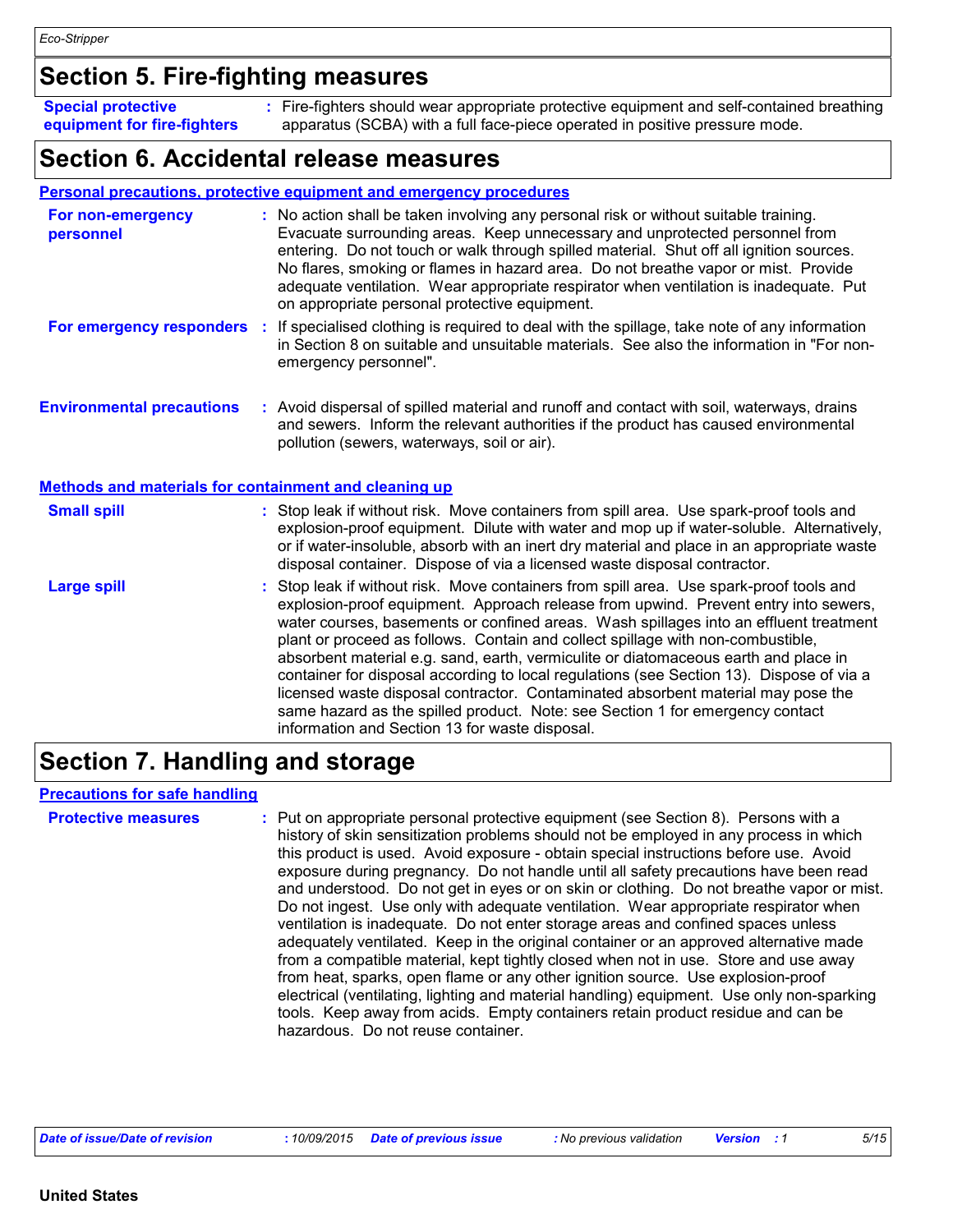### **Section 7. Handling and storage**

| <b>Advice on general</b><br>occupational hygiene                                 | : Eating, drinking and smoking should be prohibited in areas where this material is<br>handled, stored and processed. Workers should wash hands and face before eating,<br>drinking and smoking. Remove contaminated clothing and protective equipment before<br>entering eating areas. See also Section 8 for additional information on hygiene<br>measures.                                                                                                                                                                                                                                                                                                         |
|----------------------------------------------------------------------------------|-----------------------------------------------------------------------------------------------------------------------------------------------------------------------------------------------------------------------------------------------------------------------------------------------------------------------------------------------------------------------------------------------------------------------------------------------------------------------------------------------------------------------------------------------------------------------------------------------------------------------------------------------------------------------|
| <b>Conditions for safe storage,</b><br>including any<br><b>incompatibilities</b> | : Store in accordance with local regulations. Store in a segregated and approved area.<br>Store in original container protected from direct sunlight in a dry, cool and well-ventilated<br>area, away from incompatible materials (see Section 10) and food and drink. Store<br>locked up. Eliminate all ignition sources. Separate from acids. Separate from oxidizing<br>materials. Keep container tightly closed and sealed until ready for use. Containers that<br>have been opened must be carefully resealed and kept upright to prevent leakage. Do<br>not store in unlabeled containers. Use appropriate containment to avoid environmental<br>contamination. |

### **Section 8. Exposure controls/personal protection**

#### **Control parameters**

#### **Occupational exposure limits**

| <b>Ingredient name</b> | <b>Exposure limits</b>                                                                |
|------------------------|---------------------------------------------------------------------------------------|
| N-methyl-2-pyrrolidone | AIHA WEEL (United States, 10/2011).<br>Absorbed through skin.<br>TWA: 10 ppm 8 hours. |

| <b>Appropriate engineering</b><br><b>controls</b> | : Use only with adequate ventilation. Use process enclosures, local exhaust ventilation or<br>other engineering controls to keep worker exposure to airborne contaminants below any<br>recommended or statutory limits. The engineering controls also need to keep gas,<br>vapor or dust concentrations below any lower explosive limits. Use explosion-proof<br>ventilation equipment.                                                                                     |
|---------------------------------------------------|-----------------------------------------------------------------------------------------------------------------------------------------------------------------------------------------------------------------------------------------------------------------------------------------------------------------------------------------------------------------------------------------------------------------------------------------------------------------------------|
| <b>Environmental exposure</b><br><b>controls</b>  | : Emissions from ventilation or work process equipment should be checked to ensure<br>they comply with the requirements of environmental protection legislation. In some<br>cases, fume scrubbers, filters or engineering modifications to the process equipment<br>will be necessary to reduce emissions to acceptable levels.                                                                                                                                             |
| <b>Individual protection measures</b>             |                                                                                                                                                                                                                                                                                                                                                                                                                                                                             |
| <b>Hygiene measures</b>                           | : Wash hands, forearms and face thoroughly after handling chemical products, before<br>eating, smoking and using the lavatory and at the end of the working period.<br>Appropriate techniques should be used to remove potentially contaminated clothing.<br>Contaminated work clothing should not be allowed out of the workplace. Wash<br>contaminated clothing before reusing. Ensure that eyewash stations and safety<br>showers are close to the workstation location. |
| <b>Eye/face protection</b>                        | : Safety eyewear complying with an approved standard should be used when a risk<br>assessment indicates this is necessary to avoid exposure to liquid splashes, mists,<br>gases or dusts. If contact is possible, the following protection should be worn, unless<br>the assessment indicates a higher degree of protection: chemical splash goggles and/                                                                                                                   |

**Skin protection**

or face shield. If inhalation hazards exist, a full-face respirator may be required instead.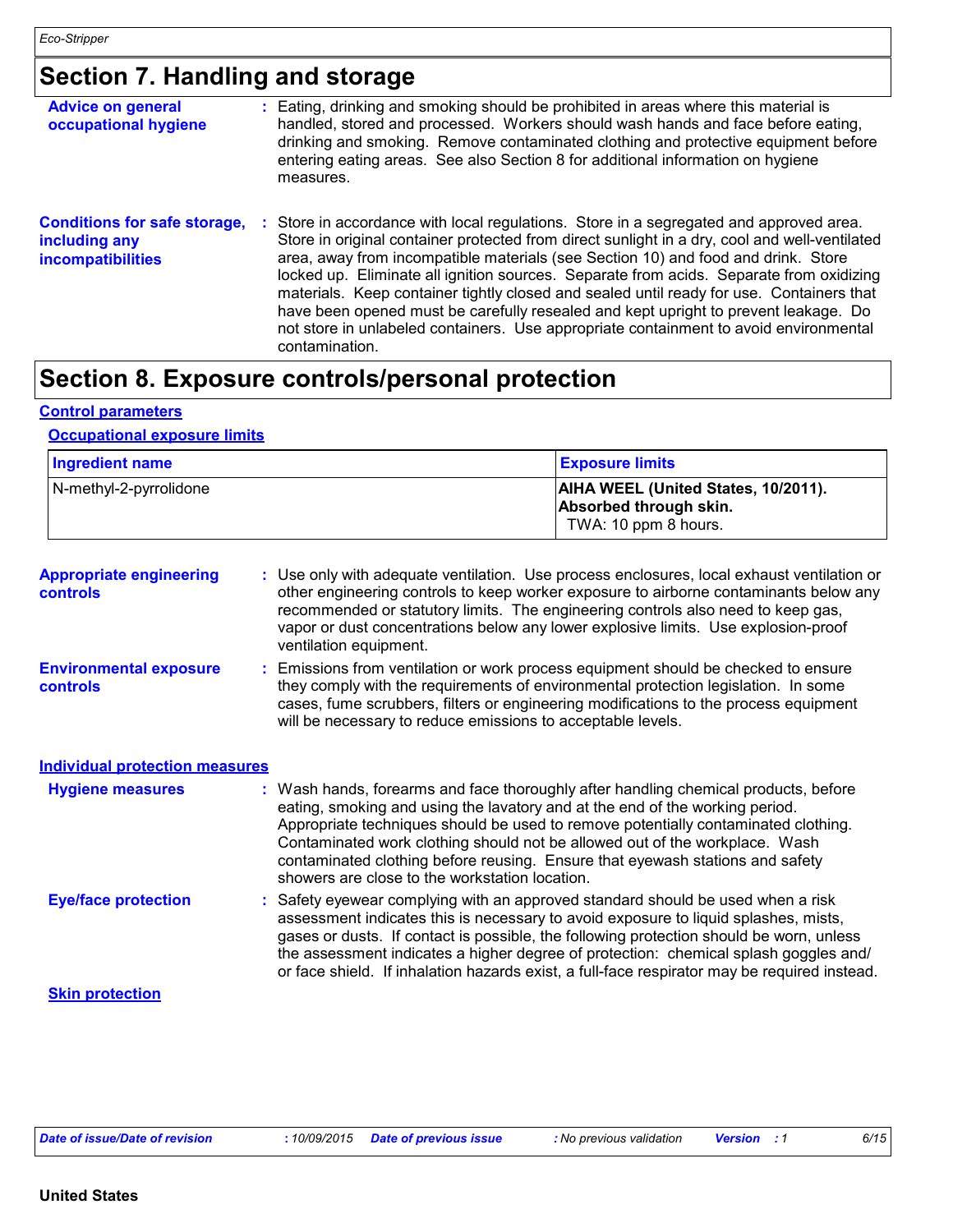### **Section 8. Exposure controls/personal protection**

| <b>Hand protection</b>        | : Chemical-resistant, impervious gloves complying with an approved standard should be<br>worn at all times when handling chemical products if a risk assessment indicates this is<br>necessary. Considering the parameters specified by the glove manufacturer, check<br>during use that the gloves are still retaining their protective properties. It should be<br>noted that the time to breakthrough for any glove material may be different for different<br>glove manufacturers. In the case of mixtures, consisting of several substances, the<br>protection time of the gloves cannot be accurately estimated. |
|-------------------------------|------------------------------------------------------------------------------------------------------------------------------------------------------------------------------------------------------------------------------------------------------------------------------------------------------------------------------------------------------------------------------------------------------------------------------------------------------------------------------------------------------------------------------------------------------------------------------------------------------------------------|
| <b>Body protection</b>        | : Personal protective equipment for the body should be selected based on the task being<br>performed and the risks involved and should be approved by a specialist before<br>handling this product.                                                                                                                                                                                                                                                                                                                                                                                                                    |
| <b>Other skin protection</b>  | : Appropriate footwear and any additional skin protection measures should be selected<br>based on the task being performed and the risks involved and should be approved by a<br>specialist before handling this product.                                                                                                                                                                                                                                                                                                                                                                                              |
| <b>Respiratory protection</b> | : Use a properly fitted, air-purifying or air-fed respirator complying with an approved<br>standard if a risk assessment indicates this is necessary. Respirator selection must be<br>based on known or anticipated exposure levels, the hazards of the product and the safe<br>working limits of the selected respirator.                                                                                                                                                                                                                                                                                             |

### **Section 9. Physical and chemical properties**

| <b>Appearance</b>                                 |                                                                         |
|---------------------------------------------------|-------------------------------------------------------------------------|
| <b>Physical state</b>                             | : Liquid. [Creamy.]                                                     |
| <b>Color</b>                                      | White.                                                                  |
| Odor                                              | Citrus.                                                                 |
| <b>Odor threshold</b>                             | : Not available.                                                        |
| pH                                                | : 11 to 12                                                              |
| <b>Melting point</b>                              | : < $0^{\circ}$ C (< $32^{\circ}$ F)                                    |
| <b>Boiling point</b>                              | : >100°C (>212°F)                                                       |
| <b>Flash point</b>                                | Closed cup: $71^{\circ}$ C (159.8 $^{\circ}$ F)                         |
| <b>Evaporation rate</b>                           | : Not available.                                                        |
| <b>Flammability (solid, gas)</b>                  | : Not applicable.                                                       |
| Lower and upper explosive<br>(flammable) limits   | : Not available.                                                        |
| <b>Vapor pressure</b>                             | $:$ Not available.                                                      |
| <b>Vapor density</b>                              | Not available.                                                          |
| <b>Relative density</b>                           | Not available.                                                          |
| <b>Solubility</b>                                 | Partially soluble in the following materials: cold water and hot water. |
| <b>Solubility in water</b>                        | : Not available.                                                        |
| <b>Partition coefficient: n-</b><br>octanol/water | : Not available.                                                        |
| <b>Auto-ignition temperature</b>                  | : Not available.                                                        |
| <b>Decomposition temperature</b>                  | : Not available.                                                        |
| <b>SADT</b>                                       | Not available.                                                          |
| <b>Viscosity</b>                                  | Not available.                                                          |
| <b>Density</b>                                    | 1.01 to 1.03 g/cm <sup>3</sup>                                          |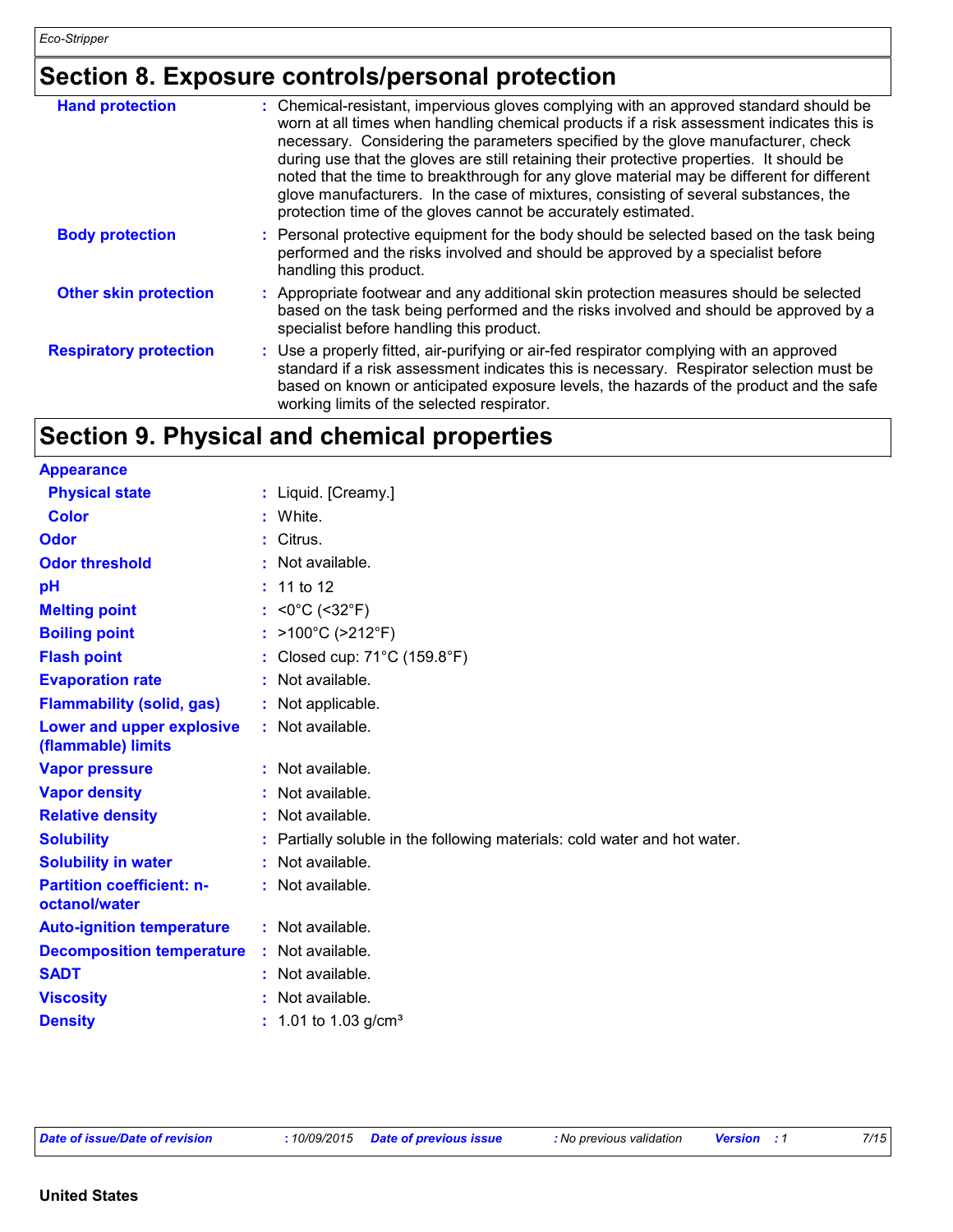### **Section 10. Stability and reactivity**

| <b>Reactivity</b>                                   | : No specific test data related to reactivity available for this product or its ingredients.                                                                                 |
|-----------------------------------------------------|------------------------------------------------------------------------------------------------------------------------------------------------------------------------------|
| <b>Chemical stability</b>                           | : The product is stable.                                                                                                                                                     |
| <b>Possibility of hazardous</b><br><b>reactions</b> | : Under normal conditions of storage and use, hazardous reactions will not occur.                                                                                            |
|                                                     | Under normal conditions of storage and use, hazardous polymerization will not occur.                                                                                         |
| <b>Conditions to avoid</b>                          | : Avoid all possible sources of ignition (spark or flame). Do not pressurize, cut, weld,<br>braze, solder, drill, grind or expose containers to heat or sources of ignition. |
| <b>Incompatible materials</b>                       | : Reactive or incompatible with the following materials: oxidizing materials, reducing<br>materials, metals and acids.                                                       |
|                                                     |                                                                                                                                                                              |

| <b>Hazardous decomposition</b> | Under normal conditions of storage and use, hazardous decomposition products should |
|--------------------------------|-------------------------------------------------------------------------------------|
| <b>products</b>                | not be produced.                                                                    |

### **Section 11. Toxicological information**

#### **Information on toxicological effects**

#### **Acute toxicity**

| <b>Product/ingredient name</b> | <b>Result</b>              | <b>Species</b> | <b>Dose</b>                     | <b>Exposure</b> |
|--------------------------------|----------------------------|----------------|---------------------------------|-----------------|
| $(R)-p$ -mentha-1,8-diene      | ILD50 Dermal<br>ILD50 Oral | Rabbit<br>Rat  | $\geq 5000$ mg/kg<br>4400 mg/kg |                 |
| N-methyl-2-pyrrolidone         | ILD50 Dermal<br>ILD50 Oral | Rabbit<br>Rat  | 8 g/kg<br>3914 mg/kg            |                 |

#### **Irritation/Corrosion**

| <b>Product/ingredient name</b>         | <b>Result</b>            | <b>Species</b> | <b>Score</b> | <b>Exposure</b>           | <b>Observation</b> |
|----------------------------------------|--------------------------|----------------|--------------|---------------------------|--------------------|
| $(R)-p$ -mentha-1,8-diene              | l Skin - Mild irritant   | Rabbit         |              | I24 hours 10<br>l Percent |                    |
| $\sqrt{\frac{N-methyl-2-pyr}$ rolidone | Eyes - Moderate irritant | Rabbit         |              | 100                       |                    |
|                                        |                          |                |              | milligrams                |                    |

#### **Sensitization**

Not available.

#### **Mutagenicity**

| <b>Conclusion/Summary</b> | Not available. |
|---------------------------|----------------|
|---------------------------|----------------|

#### **Carcinogenicity**

**Conclusion/Summary :** Not available.

#### **Classification**

| <b>Product/ingredient name</b> | <b>OSHA</b>    | <b>IARC</b> | <b>NTP</b> |  |
|--------------------------------|----------------|-------------|------------|--|
| $(R)-p$ -mentha-1,8-diene      | -              |             |            |  |
| <b>Reproductive toxicity</b>   |                |             |            |  |
| <b>Conclusion/Summary</b>      | Not available. |             |            |  |

| <b>Conclusion/Summary</b>      | Not available. |                                     |                          |                    |      |
|--------------------------------|----------------|-------------------------------------|--------------------------|--------------------|------|
| Date of issue/Date of revision |                | : 10/09/2015 Date of previous issue | : No previous validation | <b>Version</b> : 1 | 8/15 |

#### **United States**

**Teratogenicity**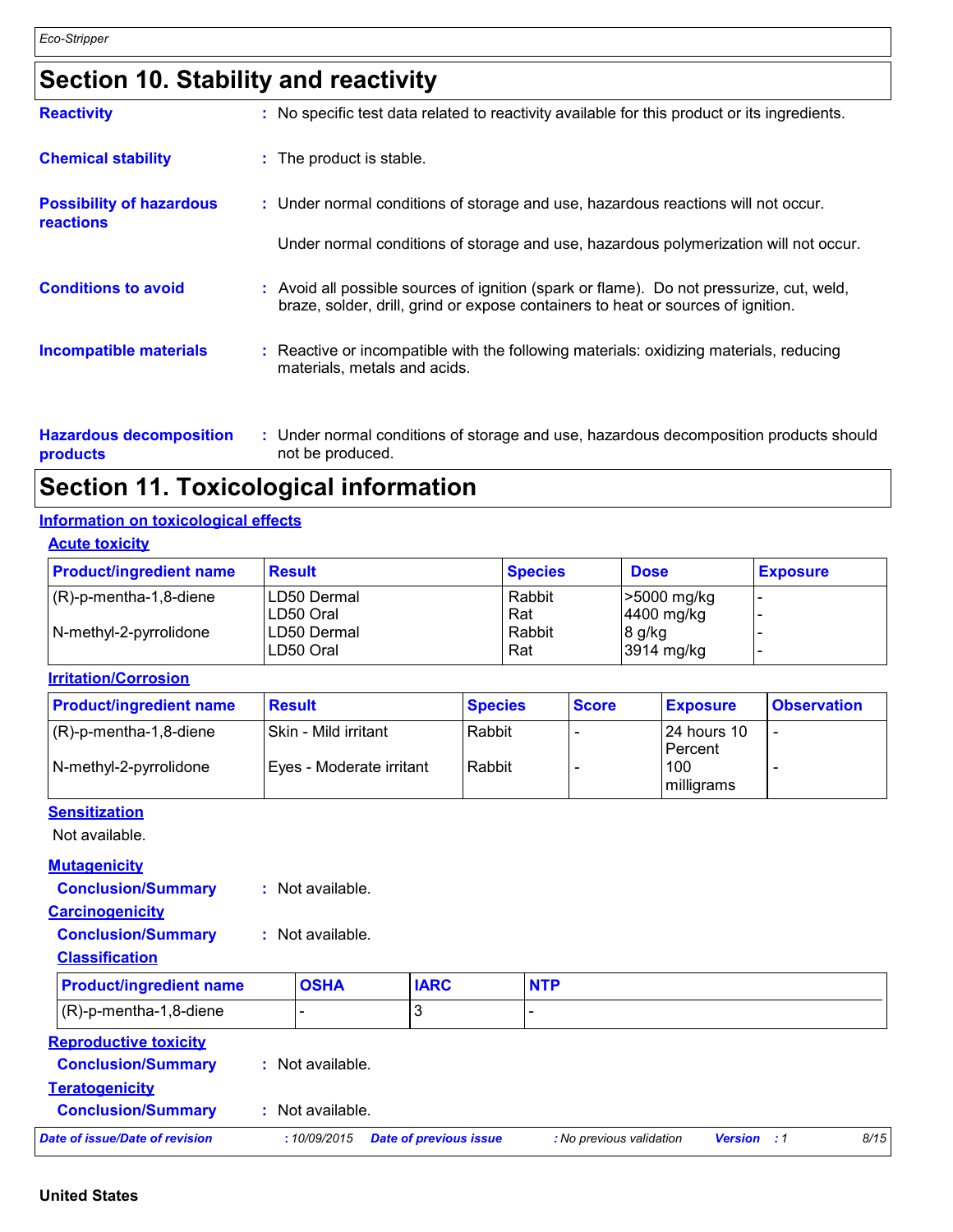### **Section 11. Toxicological information**

#### **Specific target organ toxicity (single exposure)**

| <b>Name</b>               | <b>Category</b> | <b>Route of</b><br>exposure | <b>Target organs</b>                    |
|---------------------------|-----------------|-----------------------------|-----------------------------------------|
| $(R)-p$ -mentha-1,8-diene | Category 3      | Not applicable.             | Respiratory tract<br><b>lirritation</b> |
| N-methyl-2-pyrrolidone    | Category 3      | Not applicable.             | Respiratory tract<br><b>lirritation</b> |
| Silicic acid, sodium salt | Category 3      | Not applicable.             | <b>Respiratory tract</b><br>irritation  |

### **Specific target organ toxicity (repeated exposure)**

Not available.

#### **Aspiration hazard**

Not available.

| <b>Information on the likely</b><br>routes of exposure | : Routes of entry anticipated: Oral, Dermal, Inhalation.                                                                                                                             |
|--------------------------------------------------------|--------------------------------------------------------------------------------------------------------------------------------------------------------------------------------------|
| <b>Potential acute health effects</b>                  |                                                                                                                                                                                      |
| <b>Eye contact</b>                                     | : Causes serious eye damage.                                                                                                                                                         |
| <b>Inhalation</b>                                      | May cause respiratory irritation.                                                                                                                                                    |
| <b>Skin contact</b>                                    | : Causes severe burns. May cause an allergic skin reaction.                                                                                                                          |
| <b>Ingestion</b>                                       | : Corrosive to the digestive tract. Causes burns.                                                                                                                                    |
|                                                        | <b>Symptoms related to the physical, chemical and toxicological characteristics</b>                                                                                                  |
| <b>Eye contact</b>                                     | : Adverse symptoms may include the following:<br>pain<br>watering<br>redness                                                                                                         |
| <b>Inhalation</b>                                      | : Adverse symptoms may include the following:<br>respiratory tract irritation<br>coughing<br>reduced fetal weight<br>increase in fetal deaths<br>skeletal malformations              |
| <b>Skin contact</b>                                    | : Adverse symptoms may include the following:<br>pain or irritation<br>redness<br>blistering may occur<br>reduced fetal weight<br>increase in fetal deaths<br>skeletal malformations |
| <b>Ingestion</b>                                       | : Adverse symptoms may include the following:<br>stomach pains<br>reduced fetal weight<br>increase in fetal deaths<br>skeletal malformations                                         |

#### **Delayed and immediate effects and also chronic effects from short and long term exposure Short term exposure**

|  |  |  |  | Date of issue/Date of revision |
|--|--|--|--|--------------------------------|
|--|--|--|--|--------------------------------|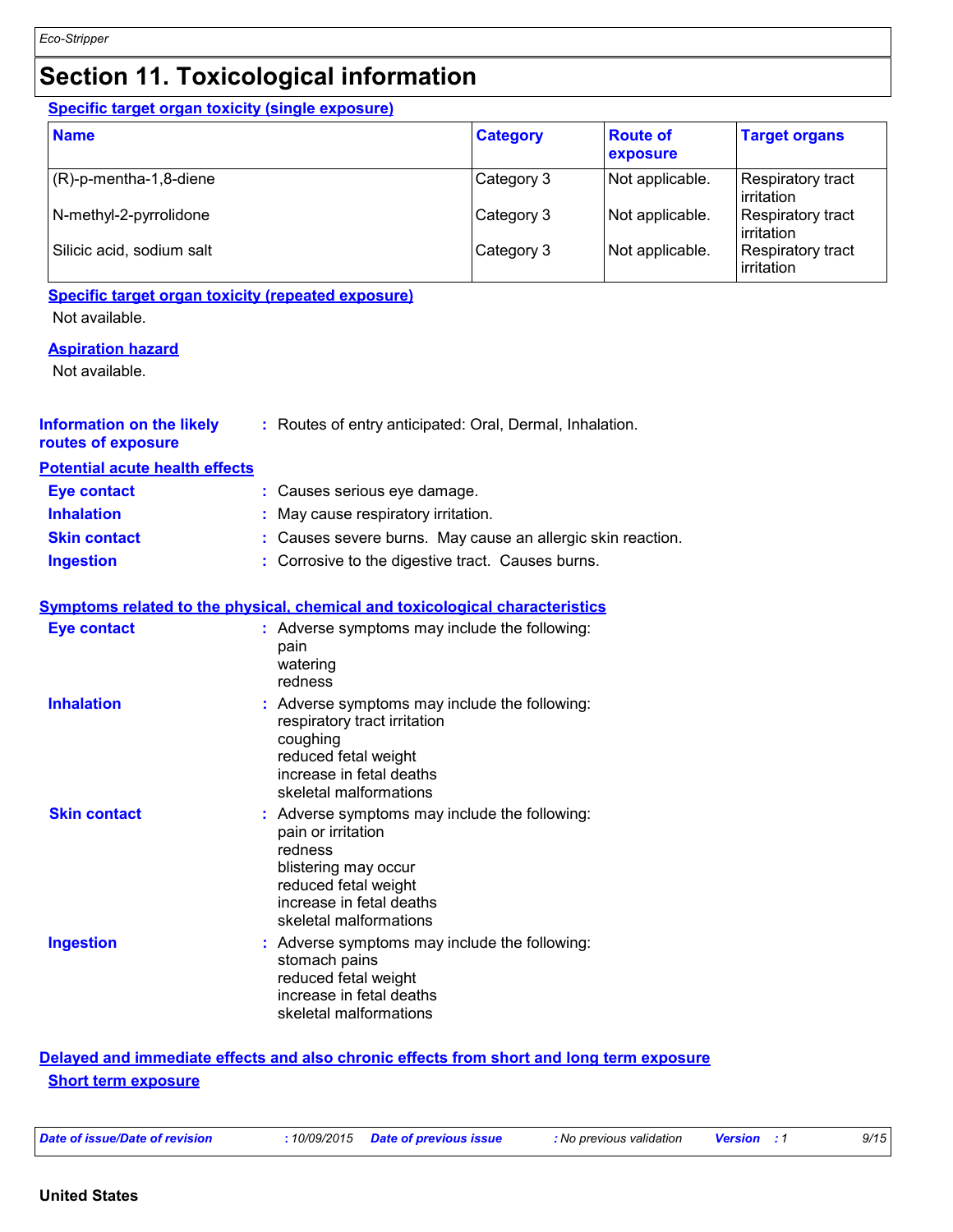## **Section 11. Toxicological information**

| <b>Potential immediate</b><br>effects        | $:$ Not available.                                                                                       |
|----------------------------------------------|----------------------------------------------------------------------------------------------------------|
| <b>Potential delayed effects</b>             | $:$ Not available.                                                                                       |
| <b>Long term exposure</b>                    |                                                                                                          |
| <b>Potential immediate</b><br><b>effects</b> | $:$ Not available.                                                                                       |
| <b>Potential delayed effects</b>             | : Not available.                                                                                         |
| <b>Potential chronic health effects</b>      |                                                                                                          |
| Not available.                               |                                                                                                          |
| <b>General</b>                               | : Once sensitized, a severe allergic reaction may occur when subsequently exposed to<br>very low levels. |
| <b>Carcinogenicity</b>                       | : No known significant effects or critical hazards.                                                      |
| <b>Mutagenicity</b>                          | : No known significant effects or critical hazards.                                                      |
| <b>Teratogenicity</b>                        | : May damage the unborn child.                                                                           |
| <b>Developmental effects</b>                 | : No known significant effects or critical hazards.                                                      |
| <b>Fertility effects</b>                     | : No known significant effects or critical hazards.                                                      |

#### **Numerical measures of toxicity**

#### **Acute toxicity estimates**

| <b>Route</b> | <b>ATE value</b> |
|--------------|------------------|
| Oral         | 6274.6 mg/kg     |

### **Section 12. Ecological information**

|--|

| <b>Product/ingredient name</b> | <b>Result</b>                                                      | <b>Species</b>                                                                                            | <b>Exposure</b>        |
|--------------------------------|--------------------------------------------------------------------|-----------------------------------------------------------------------------------------------------------|------------------------|
| $(R)-p$ -mentha-1,8-diene      | Acute EC50 421 µg/l Fresh water<br>Acute EC50 688 µg/l Fresh water | Daphnia - Daphnia magna<br>  Fish - Pimephales promelas -<br>Juvenile (Fledgling, Hatchling,<br>Weanling) | 148 hours<br>196 hours |
| N-methyl-2-pyrrolidone         | Acute LC50 1.23 ppm Fresh water<br>Acute LC50 832 mg/l             | Daphnia - Daphnia magna<br>Fish - Lepomis macrochirus                                                     | 148 hours<br>196 hours |

#### **Persistence and degradability**

| <b>Product/ingredient name</b> | Test                                                                    | <b>Result</b>  |                   | <b>Dose</b> |         | <b>Inoculum</b>         |
|--------------------------------|-------------------------------------------------------------------------|----------------|-------------------|-------------|---------|-------------------------|
| N-methyl-2-pyrrolidone         | 302B Inherent<br>Biodegradability:<br>Zahn-Wellens/<br><b>EMPA Test</b> | >90 % - 8 days |                   |             |         |                         |
| <b>Product/ingredient name</b> | <b>Aquatic half-life</b>                                                |                | <b>Photolysis</b> |             |         | <b>Biodegradability</b> |
| N-methyl-2-pyrrolidone         |                                                                         |                |                   |             | Readily |                         |

#### **Bioaccumulative potential**

| 10/15<br>Date of issue/Date of revision<br>10/09/2015<br>Date of previous issue<br><b>:</b> No previous validation<br><b>Versior</b><br>. |
|-------------------------------------------------------------------------------------------------------------------------------------------|
|-------------------------------------------------------------------------------------------------------------------------------------------|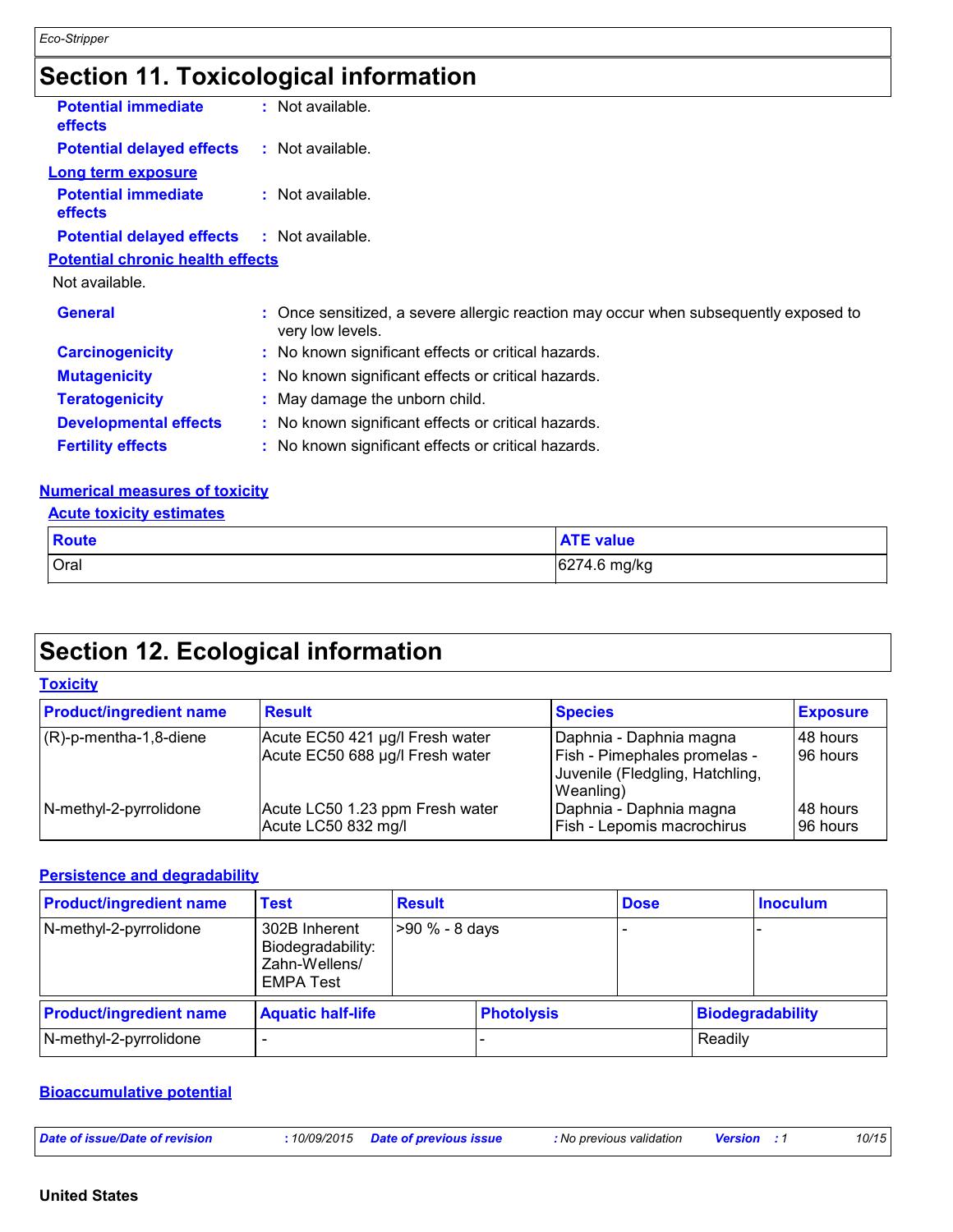*Eco-Stripper*

### **Section 12. Ecological information**

| <b>Product/ingredient name</b> | ∣ LoqP <sub>ow</sub> | <b>BCF</b> | <b>Potential</b> |
|--------------------------------|----------------------|------------|------------------|
| $(R)-p$ -mentha-1,8-diene      | 4.38                 | 1022       | high             |
| N-methyl-2-pyrrolidone         | $-0.46$              |            | low              |

#### **Mobility in soil**

| <b>Soil/water partition</b>    | : Not available. |
|--------------------------------|------------------|
| coefficient (K <sub>oc</sub> ) |                  |

**Other adverse effects** : No known significant effects or critical hazards.

### **Section 13. Disposal considerations**

**Disposal methods :**

The generation of waste should be avoided or minimized wherever possible. Disposal of this product, solutions and any by-products should at all times comply with the requirements of environmental protection and waste disposal legislation and any regional local authority requirements. Dispose of surplus and non-recyclable products via a licensed waste disposal contractor. Waste should not be disposed of untreated to the sewer unless fully compliant with the requirements of all authorities with jurisdiction. Waste packaging should be recycled. Incineration or landfill should only be considered when recycling is not feasible. This material and its container must be disposed of in a safe way. Care should be taken when handling emptied containers that have not been cleaned or rinsed out. Empty containers or liners may retain some product residues. Vapor from product residues may create a highly flammable or explosive atmosphere inside the container. Do not cut, weld or grind used containers unless they have been cleaned thoroughly internally. Avoid dispersal of spilled material and runoff and contact with soil, waterways, drains and sewers.

### **Section 14. Transport information**

|                                       | <b>DOT Classification</b> | <b>IMDG</b>                                                                                                                                                                                                             | <b>IATA</b>                                                                                                                                                                                                                                           |
|---------------------------------------|---------------------------|-------------------------------------------------------------------------------------------------------------------------------------------------------------------------------------------------------------------------|-------------------------------------------------------------------------------------------------------------------------------------------------------------------------------------------------------------------------------------------------------|
| <b>UN number</b>                      | Not regulated.            | <b>UN3082</b>                                                                                                                                                                                                           | <b>UN3082</b>                                                                                                                                                                                                                                         |
| <b>UN proper</b><br>shipping name     |                           | ENVIRONMENTALLY<br>HAZARDOUS SUBSTANCE,<br>LIQUID, N.O.S. ((R)-p-mentha-1,<br>8-diene)                                                                                                                                  | Environmentally hazardous<br>substance, liquid, n.o.s. ((R)-p-<br>mentha-1,8-diene)                                                                                                                                                                   |
| <b>Transport</b><br>hazard class(es)  |                           | 9                                                                                                                                                                                                                       | 9                                                                                                                                                                                                                                                     |
| <b>Packing group</b>                  |                           | $\mathbf{III}$                                                                                                                                                                                                          | $\mathbf{III}$                                                                                                                                                                                                                                        |
| <b>Environmental</b><br>hazards       | No.                       | Yes.                                                                                                                                                                                                                    | Yes.                                                                                                                                                                                                                                                  |
| <b>Additional</b><br>information      |                           | This product is not regulated as<br>a dangerous good when<br>transported in sizes of ≤5 L or<br>$\leq$ 5 kg, provided the packagings<br>meet the general provisions of 4.<br>1.1.1, 4.1.1.2 and 4.1.1.4 to 4.1.<br>1.8. | This product is not regulated as<br>a dangerous good when<br>transported in sizes of ≤5 L or<br>$\leq$ 5 kg, provided the packagings<br>meet the general provisions of 5.<br>0.2.4.1, 5.0.2.6.1.1 and 5.0.2.8.<br><b>Passenger and Cargo Aircraft</b> |
| <b>Date of issue/Date of revision</b> | :10/09/2015               | <b>Date of previous issue</b><br>: No previous validation                                                                                                                                                               | 11/15<br><b>Version</b> : 1                                                                                                                                                                                                                           |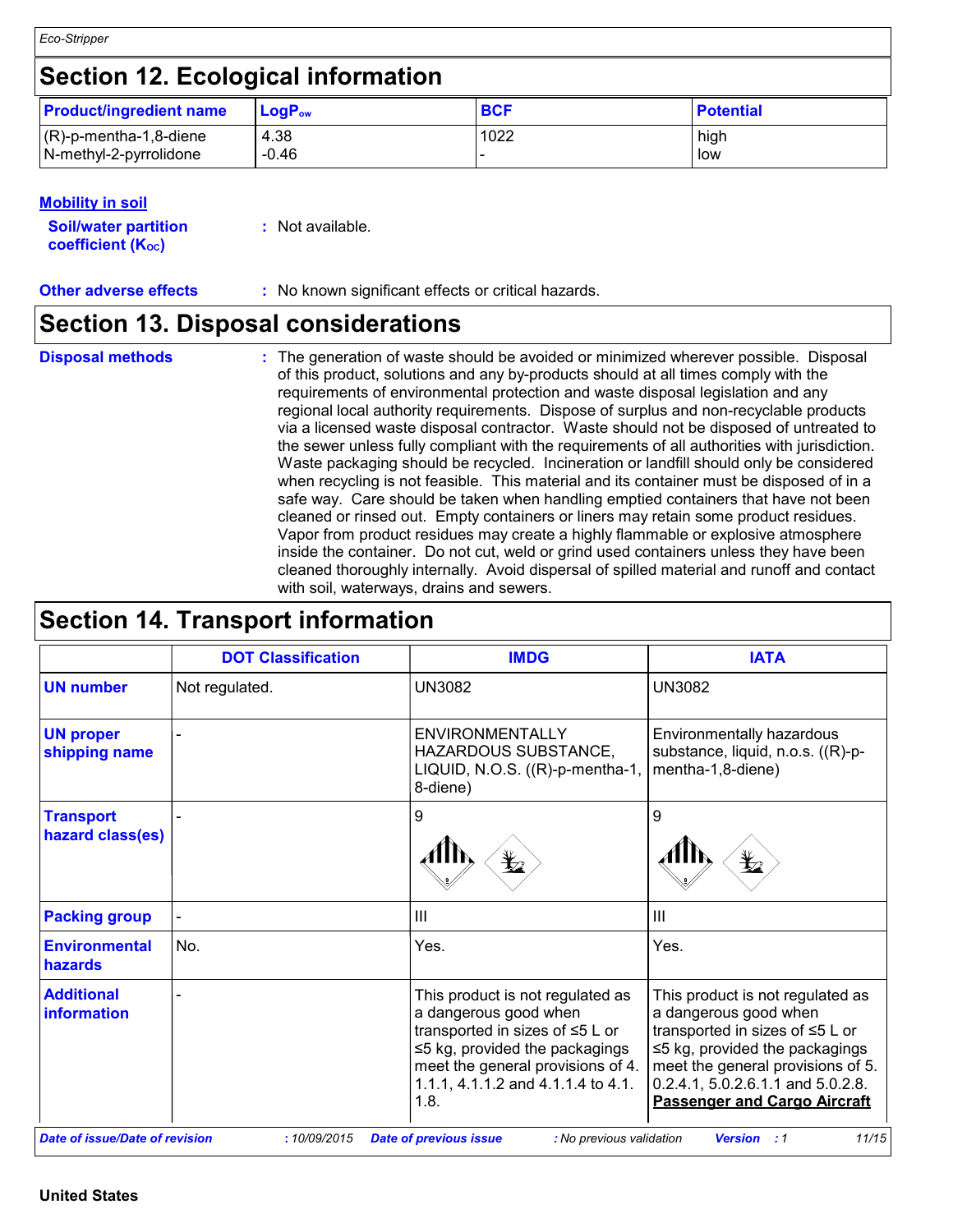*Eco-Stripper*

### **Section 14. Transport information**

| <u>UUULITEITUUDULEIIIUIIIKUUII</u> |                                  |                                     |
|------------------------------------|----------------------------------|-------------------------------------|
|                                    |                                  | Quantity limitation: 450 L          |
|                                    | <b>Emergency schedules (EmS)</b> | Packaging instructions: 964         |
|                                    | $F-A. S-F$                       | <b>Cargo Aircraft Only Quantity</b> |
|                                    |                                  | limitation: 450 L                   |
|                                    | <b>Special provisions</b>        | Packaging instructions: 964         |
|                                    | 274, 335, 969                    | <b>Limited Quantities -</b>         |
|                                    |                                  | <b>Passenger Aircraft</b> Quantity  |
|                                    |                                  | limitation: 30 kg                   |
|                                    |                                  | Packaging instructions: Y964        |
|                                    |                                  | <b>Special provisions</b>           |
|                                    |                                  | A97, A158, A197                     |

**Special precautions for user** : Transport within user's premises: always transport in closed containers that are upright and secure. Ensure that persons transporting the product know what to do in the event of an accident or spillage.

**Transport in bulk according :** Not available. **to Annex II of MARPOL 73/78 and the IBC Code**

### **Section 15. Regulatory information**

| <b>U.S. Federal regulations</b>                                                   |  | : United States inventory (TSCA 8b): All components are listed or exempted.           |  |  |
|-----------------------------------------------------------------------------------|--|---------------------------------------------------------------------------------------|--|--|
| <b>Clean Air Act Section 112</b><br>(b) Hazardous Air<br><b>Pollutants (HAPS)</b> |  | : Not listed                                                                          |  |  |
| <b>Clean Air Act Section 602</b><br><b>Class I Substances</b>                     |  | : Not listed                                                                          |  |  |
| <b>Clean Air Act Section 602</b><br><b>Class II Substances</b>                    |  | : Not listed                                                                          |  |  |
| <b>DEA List I Chemicals</b><br>(Precursor Chemicals)                              |  | : Not listed                                                                          |  |  |
| <b>DEA List II Chemicals</b><br><b>(Essential Chemicals)</b>                      |  | : Not listed                                                                          |  |  |
| <b>SARA 302/304</b>                                                               |  |                                                                                       |  |  |
| <b>Composition/information on ingredients</b>                                     |  |                                                                                       |  |  |
| No products were found.                                                           |  |                                                                                       |  |  |
| <b>SARA 304 RQ</b>                                                                |  | : Not applicable.                                                                     |  |  |
| <b>SARA 311/312</b>                                                               |  |                                                                                       |  |  |
| <b>Classification</b>                                                             |  | $:$ Fire hazard<br>Immediate (acute) health hazard<br>Delayed (chronic) health hazard |  |  |
| <b>Composition/information on ingredients</b>                                     |  |                                                                                       |  |  |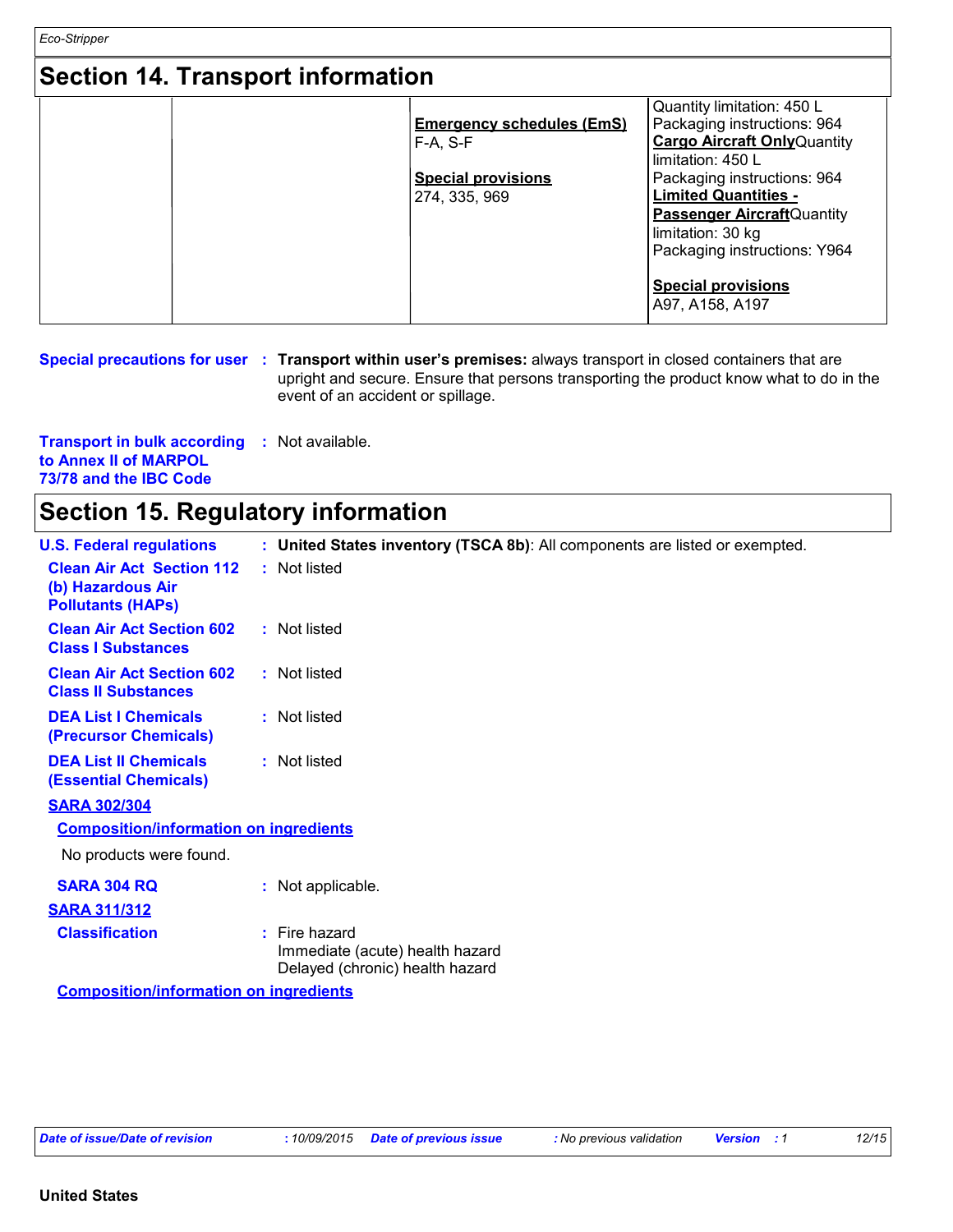### **Section 15. Regulatory information**

| <b>Name</b>                | $\frac{9}{6}$ | <b>Fire</b> | <b>Sudden</b><br><b>hazard</b> release of<br><b>pressure</b> | <b>Reactive</b> | Immediate<br>(acute)<br>health<br>hazard | <b>Delayed</b><br>(chronic)<br>health<br>hazard |
|----------------------------|---------------|-------------|--------------------------------------------------------------|-----------------|------------------------------------------|-------------------------------------------------|
| (R)-p-mentha-1,8-diene     | $≥25 - 50$    | Yes.        | No.                                                          | No.             | Yes.                                     | No.                                             |
| N-methyl-2-pyrrolidone     | ≥10 - <25     | Yes.        | No.                                                          | No.             | Yes.                                     | Yes.                                            |
| Isotridecanol, ethoxylated | $\geq 3 - 5$  | No.         | No.                                                          | No.             | Yes.                                     | No.                                             |
| Silicic acid, sodium salt  | $≥1 - 53$     | No.         | No.                                                          | No.             | Yes.                                     | No.                                             |

#### **SARA 313**

|                                           | <b>Product name</b>    | <b>CAS number</b> | $\frac{9}{6}$  |
|-------------------------------------------|------------------------|-------------------|----------------|
| <b>Form R - Reporting</b><br>requirements | N-methyl-2-pyrrolidone | 872-50-4          | $\geq 10 - 25$ |
| <b>Supplier notification</b>              | N-methyl-2-pyrrolidone | 872-50-4          | $\geq 10 - 25$ |

SARA 313 notifications must not be detached from the SDS and any copying and redistribution of the SDS shall include copying and redistribution of the notice attached to copies of the SDS subsequently redistributed.

#### **State regulations**

| <b>Massachusetts</b> | : The following components are listed: 1-METHYL-2-PYRROLIDONE; PERLITE                                                               |
|----------------------|--------------------------------------------------------------------------------------------------------------------------------------|
| <b>New York</b>      | : None of the components are listed.                                                                                                 |
| <b>New Jersey</b>    | : The following components are listed: 1-METHYL-2-PYRROLIDONE;<br>2-PYRROLIDINONE, 1-METHYL-; PERLITE; PERLITE, EXPANDED             |
| Pennsylvania         | : The following components are listed: 2-PYRROLIDINONE, 1-METHYL-; SILICA<br>AMORPHOUS DIATOMACEOUS EARTH (UNCALCINED); PERLITE DUST |

#### **California Prop. 65**

**WARNING:** This product contains a chemical known to the State of California to cause birth defects or other reproductive harm.

| Ingredient name        | <b>Cancer</b> | <b>Reproductive</b> | No significant risk<br><b>level</b> | <b>Maximum</b><br>acceptable dosage<br>level |
|------------------------|---------------|---------------------|-------------------------------------|----------------------------------------------|
| N-methyl-2-pyrrolidone | No.           | Yes.                | INo.                                | 3200 µg/day<br>(inhalation)                  |

**Chemical Weapon Convention List Schedules I, II & III Chemicals**

Not listed.

#### **Montreal Protocol (Annexes A, B, C, E)**

Not listed.

#### **Stockholm Convention on Persistent Organic Pollutants**

Not listed.

### **Rotterdam Convention on Prior Inform Consent (PIC)**

Not listed.

#### **UNECE Aarhus Protocol on POPs and Heavy Metals**

Not listed.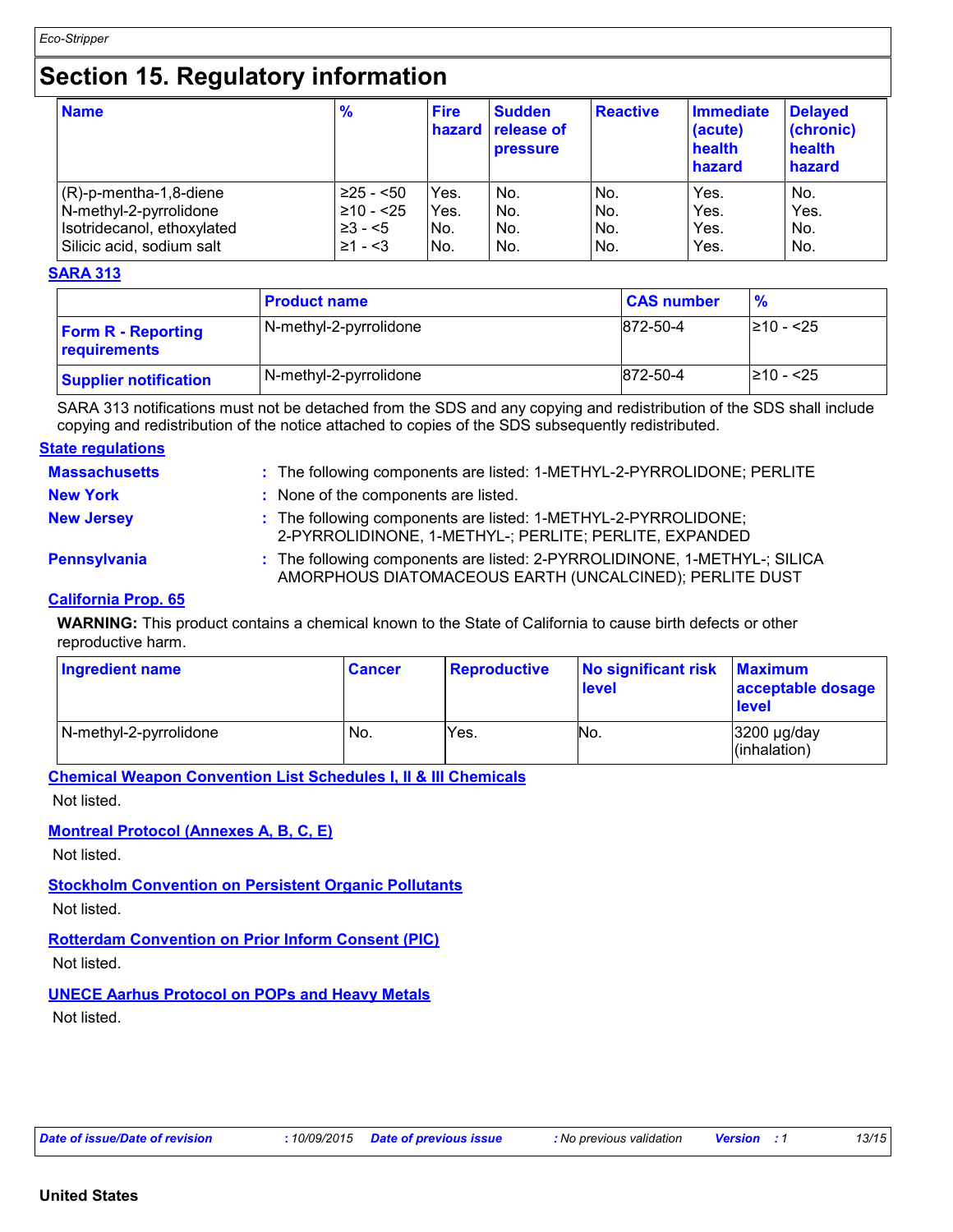### **Section 16. Other information**

**Hazardous Material Information System (U.S.A.)**



**Caution: HMIS® ratings are based on a 0-4 rating scale, with 0 representing minimal hazards or risks, and 4 representing significant hazards or risks Although HMIS® ratings are not required on SDSs under 29 CFR 1910. 1200, the preparer may choose to provide them. HMIS® ratings are to be used with a fully implemented HMIS® program. HMIS® is a registered mark of the National Paint & Coatings Association (NPCA). HMIS® materials may be purchased exclusively from J. J. Keller (800) 327-6868.**

**The customer is responsible for determining the PPE code for this material.**

**National Fire Protection Association (U.S.A.)**



**Reprinted with permission from NFPA 704-2001, Identification of the Hazards of Materials for Emergency Response Copyright ©1997, National Fire Protection Association, Quincy, MA 02269. This reprinted material is not the complete and official position of the National Fire Protection Association, on the referenced subject which is represented only by the standard in its entirety.**

**Copyright ©2001, National Fire Protection Association, Quincy, MA 02269. This warning system is intended to be interpreted and applied only by properly trained individuals to identify fire, health and reactivity hazards of chemicals. The user is referred to certain limited number of chemicals with recommended classifications in NFPA 49 and NFPA 325, which would be used as a guideline only. Whether the chemicals are classified by NFPA or not, anyone using the 704 systems to classify chemicals does so at their own risk.**

### **Classification Justification** Flam. Liq. 4, H227 **On basis of test data** Skin Corr. 1, H314 **On basis of test data** Eye Dam. 1, H318 **Consults and Solution Consults and Solution Consults and On basis of test data**<br>
Calculation method Skin Sens. 1, H317 Repr. 1B, H360 (Unborn child) Calculation method STOT SE 3, H335 Calculation method

#### **Procedure used to derive the classification**

| <b>History</b>                    |                                                                                                                                                                                                                                                                                                                                                                                                                                                                            |
|-----------------------------------|----------------------------------------------------------------------------------------------------------------------------------------------------------------------------------------------------------------------------------------------------------------------------------------------------------------------------------------------------------------------------------------------------------------------------------------------------------------------------|
| Date of issue/Date of<br>revision | : 10/09/2015                                                                                                                                                                                                                                                                                                                                                                                                                                                               |
| Date of previous issue            | : No previous validation                                                                                                                                                                                                                                                                                                                                                                                                                                                   |
| <b>Version</b>                    |                                                                                                                                                                                                                                                                                                                                                                                                                                                                            |
| <b>Prepared by</b>                | : IHS                                                                                                                                                                                                                                                                                                                                                                                                                                                                      |
| <b>Key to abbreviations</b>       | $\therefore$ ATE = Acute Toxicity Estimate<br><b>BCF</b> = Bioconcentration Factor<br>GHS = Globally Harmonized System of Classification and Labelling of Chemicals<br>IATA = International Air Transport Association<br>IBC = Intermediate Bulk Container<br><b>IMDG = International Maritime Dangerous Goods</b><br>LogPow = logarithm of the octanol/water partition coefficient<br>MARPOL 73/78 = International Convention for the Prevention of Pollution From Ships, |
| Date of issue/Date of revision    | 14/15<br>:10/09/2015<br><b>Date of previous issue</b><br>: No previous validation<br><b>Version</b><br>. . 1                                                                                                                                                                                                                                                                                                                                                               |